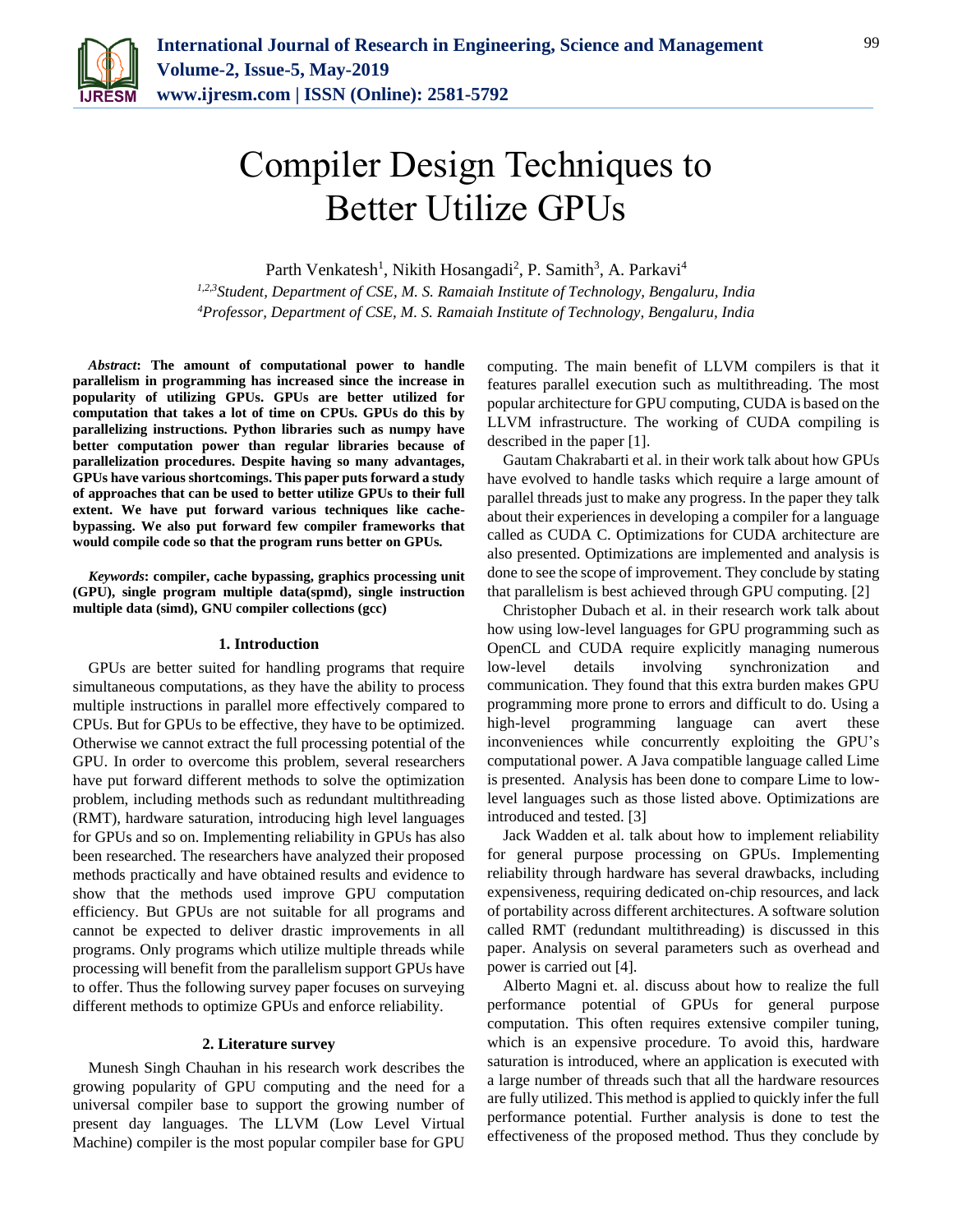

showing experimental evidence of their research, and strengthening the legitimacy of this method [5].

Reliability for general purpose computation on GPUs has become low in of construction supercomputers nowadays. This is because of introduction of unnecessary multi threads when CPU code is parallelized for running it on GPUs. this paper proposes usage of Wang et. al. and apply it to OpenCL's kernel compiler. This compiler converts the code into IR code. It is then later optimized into LLVM.'s IR. code. Then a compiler on the backend further compiles and optimizes it for running it on gpus. This three-phase architecture of [6] is less prone to introduce unnecessary multi threads into the gpu compiled version of our code.

[7] introduces us to a new framework for python code. This code has now been implemented into a python library. The library contains its own version of various other libraries such as numpy. It mimics the formulations but is much faster. We are talking about theano. Theano, when introduced, was a powerful python code compiler. It takes in code written in a particular format. There have to be four segments of code. The first segment has declaration of symbolic variables. This is to be followed by building a symbolic expression graph. Then comes the section where theano functions are written. The last section is where these functions are used and called. This format can be seen by most machine learning and deep learning programs.

This format of code is efficiently compiled into parallel instructions from GPUs. However, programs in all languages cannot be written in this format. Therefore [8] introduces us with kernelgen. KernelGen is another compiler platform that would help to accelerate numerical model that are to run on GPUs. The optimized code runs on an entirely different address space. The address space is supposed to contain all the lain instructions. Functions are kept in secondary memory. The start addresses of functions are stored in registers. When a function is called. GPU fetches address of the function and stores in primary scratchpad memory. The address is then stored in registers. Subsequent calls to the functions are faster.

In [9], the authors propose another compiler called ispc. Ispc compiler stands for intel SPMD program compiler. So basically this compiler has its own approach of parallelizing plain instructions. The parallelization follows a pipelined technique. The instructions are divided into certain phases such as fetch, decode, etc. Then instead of running one instruction per core, one phase is done per core. This one core always does fetch of instructions and other core always does decoding part. This makes one core just for executing the instructions.

[10] deals with a pretty common problem that every piece of code running on GPUs faces. This paper talks about efficient usage of the cache and on-board scratch pad memory. There must be a balance in the amount of instructions that search cache and instructions that search data in on-board scratchpad memory. It provides us with a way we can bypass the cache fetches.

In [11] they explain how Graphics processing units (GPUs) successfully accelerate regularly structured and data intensive applications. GPU's are used to increase the speed of computations which exhibit basic patterns of parallelism. Dynamic parallelism (DP) which was introduced by Nvidia allows the launch of kernels directly from GPU threads which further enables nested parallelism at runtime. Poor performance can be the direct result of the poor or improper use of DP. However, we can improve performance by the use of three workload consolidation schemes and by implementing the DPbased codes in a /directive-based compiler. The improvements include reduction of runtime overhead, improvement in GPU utilization. DP, however, has its own set of limitations which include kernel launch overhead, kernel buffering overhead and synchronization overhead.

Although GPU's enable a drastic improvement in performance in data intensive parallel applications, the execution of these applications on the GPU's requires certain low level operations such as handling memory allocations, optimizing kernels by making use of the right memory types on the GPU and using low level programming models to write GPU kernels. This in turn is a herculean task for a large number of programmers as they use high level programming languages and only expert programmers are able to successfully take full advantage of the computational powers of GPU's. While GPU's do have benefits, the use of high-level programming languages provides productivity benefits. As per [12], one such language is Java, therefore a compiler which can generate GPU code which is optimized from subsequent pure Java programs is essential. The compiler can make use of the parallel streams API's which are offered in Java 8 to write lambda expressions, the compiler would thus convert Java 8 code into GPU code and generate runtime calls automatically which would further handle the above-mentioned low-level operations. The benefits of the compiler include the increase of the memory bandwidth, increase of memory efficiency and lastly eliminate redundant data transfers between the host machine and the GPU.

The recent developments in GPU design and the programmability of GPU's allow for general-purpose computation on a GPU(GPGPU). Although multiple libraries, tools and languages are proposed to enable GPGPU programming the irregular programming model of the GPU is a hindrance to well written GPGPU programs. To overcome this, authors in [13] propose that code fragments which are meant to be executed on the GPU are labelled using compiler directives, further these labelled code fragments are converted into C code(ISO-complaint) which in turn contains the necessary OpenGl and Cg application program interfaces (API'S). The code can then be compiled into executable code using a native C compiler. By following the above-mentioned steps, a suitable compiler could be generated which would produce significant improvements in performance for data intensive parallel programs

Graph algorithms in themselves are very challenging because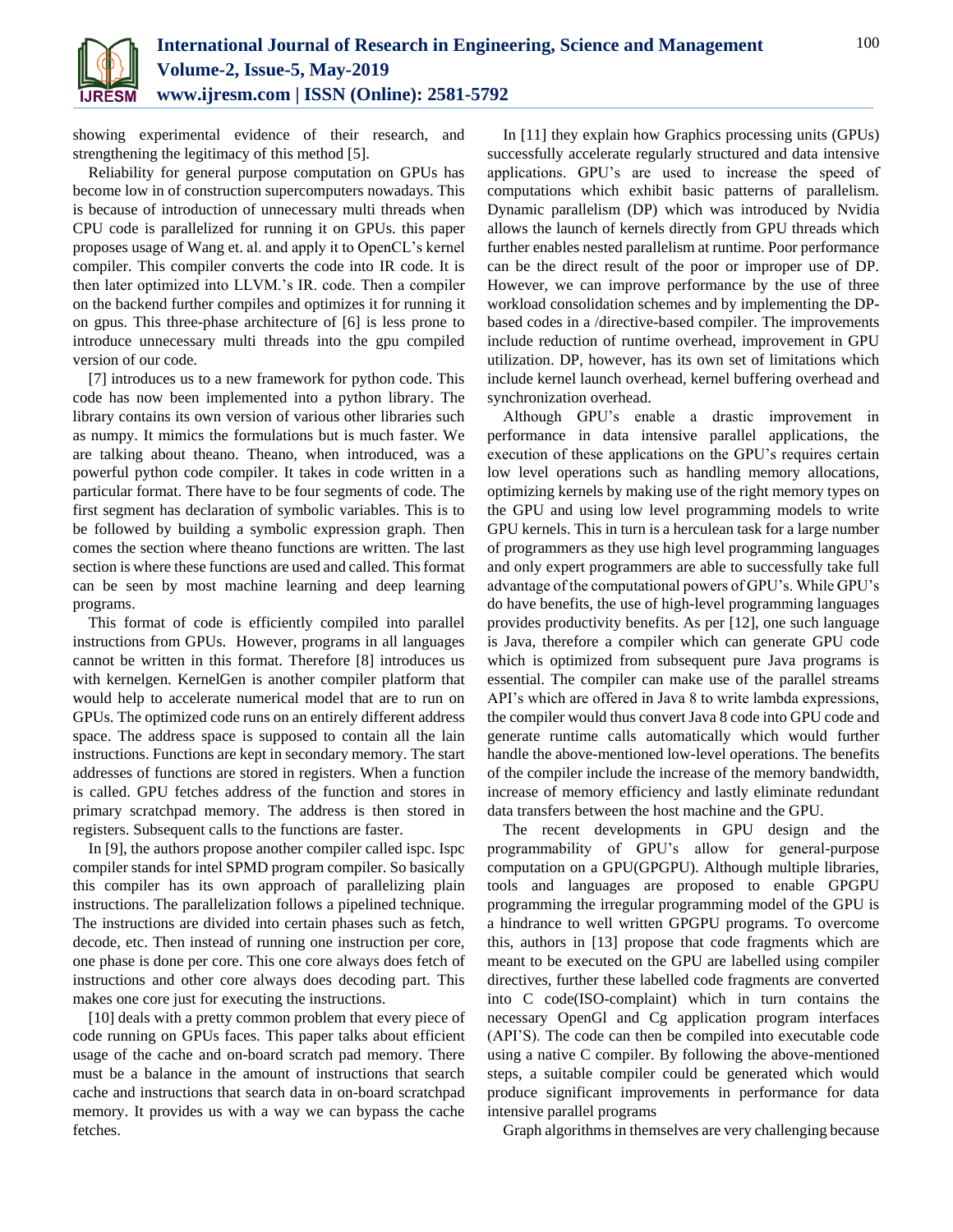

they tend to be dense array programs which have affine loop nests. High-performance implementations of these algorithms on the GPU are even more challenging. However, by making use of throughput optimizations and polyhedral compilation techniques we can generate high quality Compute Unified Device Architecture (CUDA) code. The throughput optimizations cannot be implemented by hand due to their large implementation space. The throughput optimizations include kernel launch throughput, fine grained synchronization throughput and the graph traversal throughput. These throughputs could cause bottlenecks in GPU performance therefore limiting GPU's. Furthermore, by keeping track of certain focal points which are the nodes in the program's control flow graph which are sure to be visited by each and every thread we can perform more optimizations. This has been put forth in [14].

High performance code for platforms such as multicore machines, GPU's and distributed machines could unlock the true potential of these platforms. As per authors in [15], the high-performance code can be generated using polyhedral frameworks which use a scheduling language with special commands to deal with complexities arising due to these systems. The scheduling language allows us precise control of optimizations. The applications are limitless but can be used for fields such as deep learning and image processing. The polyhedral framework thoroughly separates the algorithms from the data layouts, the loop transformations and the communications. By doing so we can easily target multiple hardware architectures for the same algorithm. We observe a substantial improvement in performance and the framework outperforms any existing libraries and compilers on different platforms and hardware architectures such as GPUs multicore CPUs and other distributed machines.

### **3. Discussion**

In our thorough literature survey, we observed that the common goal for most of the papers is optimizing GPU compilers to achieve maximum throughput and efficiency. Several related but different approaches were taken by different researchers. The majority of the papers focused on parallelism, CUDA computing, and using high level language compilers for GPUs. Optimizing GPU compilers is attempted through several methods, such as introducing a high level language GPU compiler, hardware saturation, and so on. The most effective method according to us is introducing a specially made high level language for GPUs. This conclusion was reached after considering the fact that using low level languages to run programs on GPUs requires specifying several low level functions and parameters, whereas this can be avoided in high level language compilers. Maintaining reliability in GPU compilers is also of concern, and thus research has been done in the field of GPU reliability. Redundant multithreading is a reliability technique where the program is run redundantly on many threads so that the failure of one thread doesn't end the

program, it can just be continued on the other threads. Handling tasks which require a large amount of resources, like graph algorithms, and other tasks which require parallelism, are best handled using GPUs. CUDA architecture allows breakthroughs in several trending fields such as machine learning, deep learning and so on.

#### **4. Conclusion**

We conclude our survey by acknowledging the importance of the GPU optimization concept and making GPU programming reliable. Several methods were proposed for optimization and reliability, each with their own advantages and disadvantages. Optimization techniques such as hardware saturation, designing a high level language for GPUs, and different compilers to better parallelize instructions were researched upon. Reliability techniques such as redundant multithreading and using IR compiler code to prevent creating unnecessary threads from wasting resources were also examined. This survey paper was an attempt to aggregate several optimization and reliability techniques which can be applied to GPU computing to improve its efficiency. We aim to research more into these techniques and attempt to develop our own techniques to solve the same problem of optimization and reliability in GPU computing.

#### **References**

- [1] Munesh Singh Chauhan. "Analysis of LLVM Parallel Compiler on GPU Running on CUDA Framework" The 1st National Symposium on Frontiers in Information Technology: Business Intelligence and Analytics, At Rustaq, Oman, 2015.
- [2] Gautam Chakrabarti, Vinod Grover, Bastiaan Aarts, Xiangyun Kong, Manjunath Kudlur, Yuan Lin, Jaydeep Marathe, Mike Murphy, Jian-Zhong Wang. "CUDA: Compiling and optimizing for a GPU platform." International Conference on Computational Science, ICCS 2012.
- [3] Christophe Dubach, Perry Cheng, Rodric Rabbah,David F. Bacon, Stephen J. Fink "Compiling a High-Level Language for GPUs (via Language Support for Architectures and Compilers)" University of Edinburgh.
- [4] J. Wadden, A. Lyashevsky, S. Gurumurthi, V. Sridharan and K. Skadron, "Real-world design and evaluation of compiler-managed GPU redundant multithreading," *2014 ACM/IEEE 41st International Symposium on Computer Architecture (ISCA)*, Minneapolis, MN, 2014, pp. 73-84.
- [5] Alberto Magni, Christophe Dubach, Michael O'Boyle. "Exploiting GPU Hardware Saturation for Fast Compiler Optimization." Proceeding
- [6] GPGPU-7 Proceedings of Workshop on General Purpose Processing Using GPUs, Pages 99, Salt Lake City, UT, USA, March 01 - 01, 2014.
- [7] James Bergstra, Olivier Breuleux, Frédéric Bastien, Pascal Lamblin, Razvan Pascanu, Guillaume Desjardins,Joseph Turian, David Warde-Farley, Yoshua Bengio. "Theano: A CPU and GPU Math Compiler in Python"., proc. Of the 9th python in science conf. (SCIPY 2010).
- [8] D. Mikushin, N. Likhogrud, E. Z. Zhang and C. Bergström, "KernelGen -- The Design and Implementation of a Next Generation Compiler Platform for Accelerating Numerical Models on GPUs," *2014 IEEE International Parallel & Distributed Processing Symposium Workshops*, Phoenix, AZ, 2014, pp. 1011-1020.
- [9] M. Pharr and W. R. Mark, "ispc: A SPMD compiler for high-performance CPU programming," *2012 Innovative Parallel Computing (InPar)*, San Jose, CA, 2012, pp. 1-13.
- [10] X. Xie, Y. Liang, G. Sun and D. Chen, "An efficient compiler framework for cache bypassing on GPUs," *2013 IEEE/ACM International Conference on Computer-Aided Design (ICCAD)*, San Jose, CA, 2013, pp. 516-523.